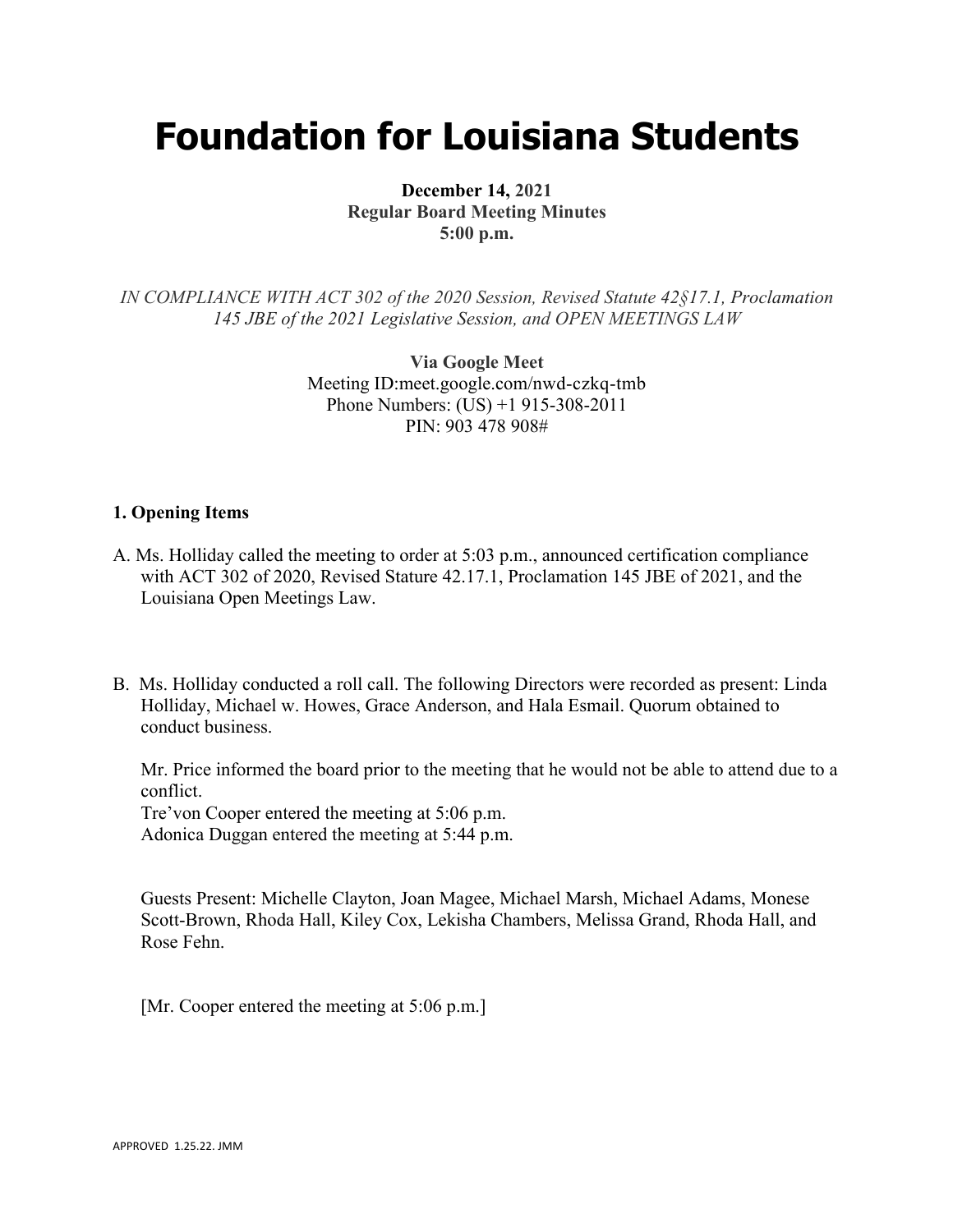On motion by Ms. Anderson, seconded by Mr. Howes, and carried to approve the virtual meeting as necessary and critical to continuation of the business of University View Academy. The motion passed with Directors Holliday, Cooper, Howes, Anderson, and Dr. Esmail voting in favor. No Public Comment.

C. On motion by Mr. Anderson, seconded by Mr. Cooper, and carried to approve the agenda as written. The motion passed with Directors Holliday, Cooper, Howes, Anderson, and Dr. Esmail voting in favor.

### **2. Routine Business**

A. On motion by Ms. Anderson, seconded by Dr. Esmail, and carried to approve the November 16, 2021 Board Meeting minutes. The minutes were approved as presented. The motion passed with Directors Holliday, Cooper Howes, Anderson, and Esmail voting in favor. No public comment.

### **3. Oral Reports**

- A. Dr. Clayton presented the Superintendent Report to include the current enrollment summary, personnel update, events, winter break, simulated school performance score, three-year renewal, innovation award nomination at the LAPCS Conference, and a new cyber safety hub. No public comment.
- B. Ms. Monese Scott-Brown presented the Financial Report for November 2021 to include the current revenue and expenditures, materials and supplies, technology supplies, and approved reimbursements.
- C. Ms. Holliday presented the Finance Committee Report to include the availability of funds for the Lynx Den furniture and a modification to the Travel Policy related to car rental.

#### **4. New Business**

[Ms. Duggan entered the meeting at 5:44 p.m.]

A. Ms. Holliday and Melissa Grand led the Discussion and Approval COVID-19 Policy to include the status of the OSHA pending litigation in the  $6<sup>th</sup>$  District Court, two Covid-19 policy options for the board to consider, template policy, testing costs, frequency of testing, seven-day testing, reimbursement for on-site testing, record keeping, implementation timeline, quarantine, sick leave, definition of fully vaccinated, exemption request procedures,